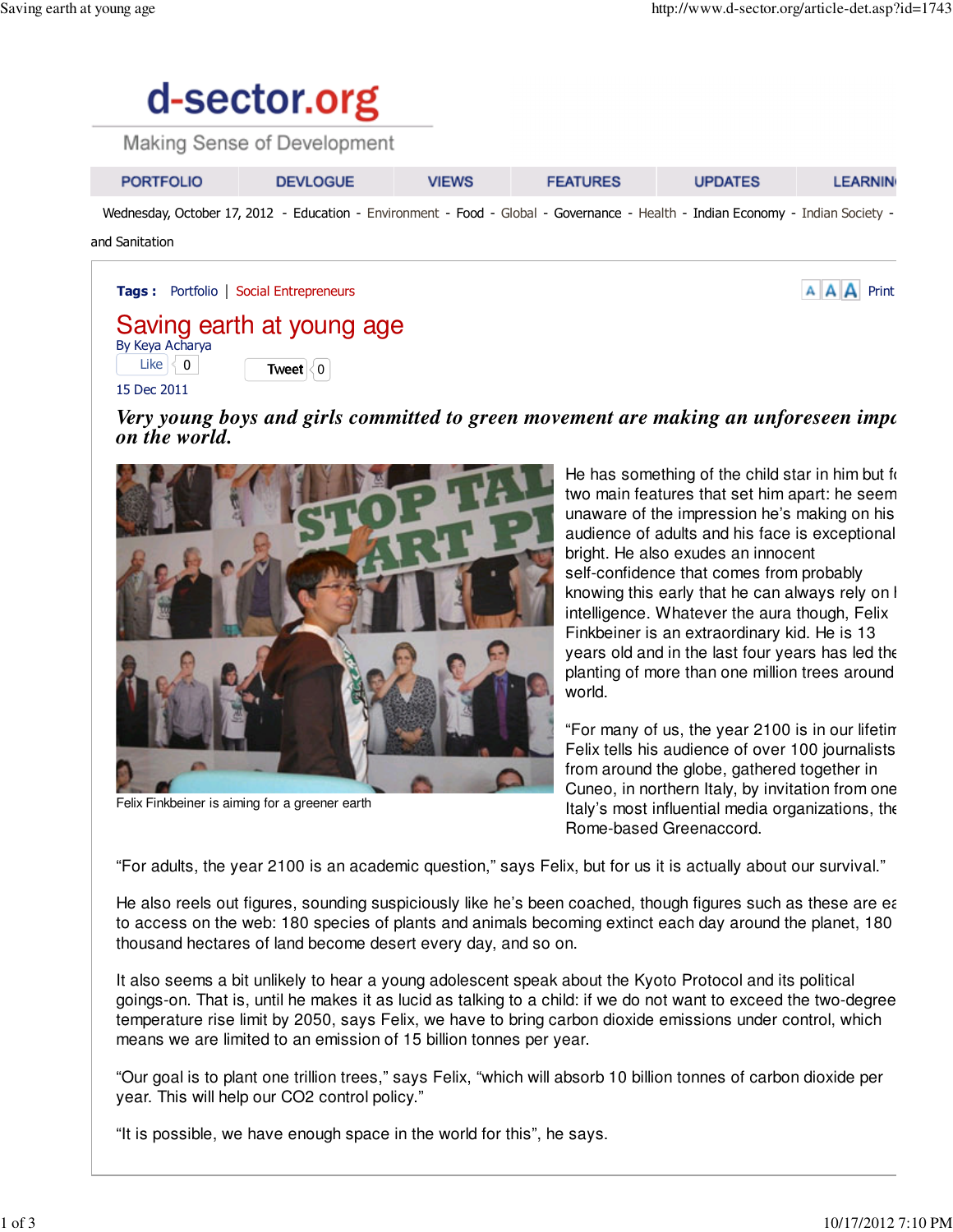Felix is German, lives in a typical, staid town called Pocking near Munich and goes to school like most kids h age do. When he was nine, a school Plant for the Planet project he had to do on climate change got him on t the internet and he got 'hooked', not to the Net, but to the late Kenyan nobel laureate Wangari Maathai's tree-planting Green Belt campaign. Her achievements so motivated the young boy that his class projectpresentation stirred first his class, his teachers, his whole school, and then spread to other schools. Two months after his first presentation, Felix planted his first tree.

Soon, he had young kids from Germany phoning him to ask if they could join up. The idea snowballed from the without looking back. The kids grouped together, held meetings in various towns and sent letters to heads of state, asking them to collaborate with their tree-planting campaigns. By 2008, UNEP had invited him to their junior board, by 2009 he had addressed the EU Parliament and UNEP conferences. And by 2010, Plant for the Planet became a non-governmental organization with a 'stop talking, start planting campaign' that has now spread to children in over 31 countries.

"We know we have to take our future in our own hands because it doesn't look like adults will solve the problem", says Felix.

"How do you manage your schoolwork in all of this", I ask the young boy. Felix looks slightly discomfited, but replies smartly, "I do it. Yesterday evening, for example, I sat and did my homework instead of watching a football match", he says, the disappointment of missing the match still in his voice.

The group has an online 'world café' where the kids collect various ideas, such as on how to plant trees or learn how to make presentations. They elect justice ambassadors from various regions of the world who then have to take the initiative in their own spheres and countries.

The group's vice president and 'climate justice ambassador is another 'teen star', an Indian girl from Lucknow thirteen-year-old Yugratna Srivastava. Extraordinarily collected and composed and with impeccable courtesy in handling queries from an adult, 15-year-old Yugratna, already the Asia Pacific goodwill ambassador for UNEI junior board, met her European counterpart Felix in 2008.

Elected to UNEP's junior board by 107 junior representatives, Yugratna has helped spread the planting of tre in schools, junior campuses and localities through the Patna-based NGO Tarumitra. The NGO, a student movement group with over 2 lakh members in around 1000 schools and colleges planted 10,000 trees in 2010-11. "Our target was one million trees, but we will now have to cross even that number", says Yugratna.



Yugratna Srivastava is an inspiring young campaigner

Yugratna says she gives talks and presentatic to children in Tarumitra's network and in schoc The saplings are nurtured by the children at Tarumitra, taught how to look after them and the distributed.

"Our first initiative is to motivate the distributo to look after the planted saplings. As far as I kr it's working", she says.

In Lucknow, the young teen has now begun speaking to kids at organized events on occasions such as Environment or Children's Day. She says she has also collaborated to 'make students aware' through the Hindustan Times' environmental campaign.

Like Felix, Yugratna deals with frequent international travel: Indonesia last month, Abu Dhabi the next month and comments with mature wryness to the same question posed to Felix on how she copes with her schoolwork. " It somehow gets managed", she grins.